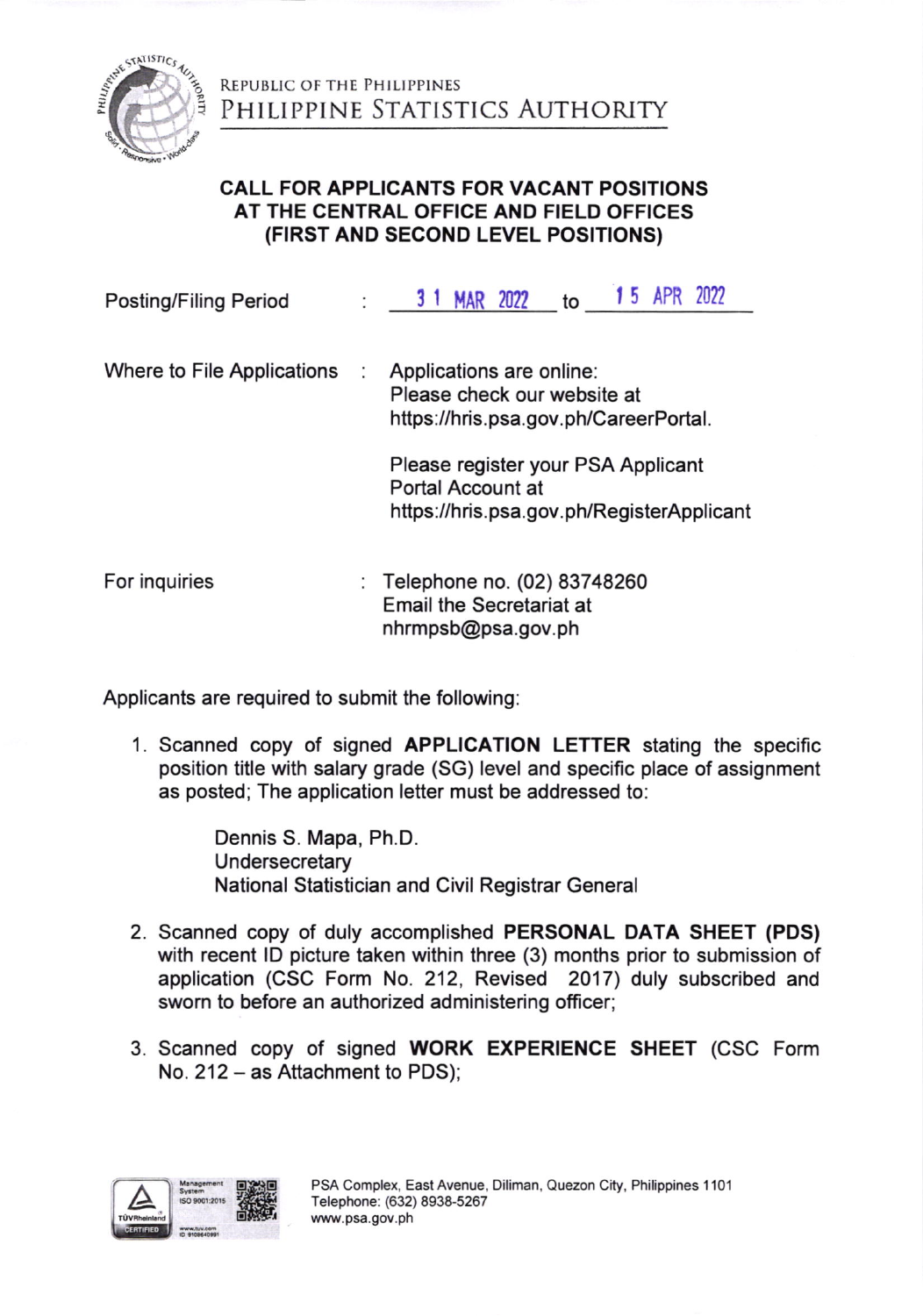- 4. Scanned copy of AUTHENTICATED ELIGIBILITY (CSC, RA 1080, PD 907, etc.) (not applicable to PSA permanent employees unless with additional eligibility);
- 5. Scanned copy of TRANSCRIPT OF RECORDS (not applicable to PSA permanent employees unless with changes in educational attainment);
- 6. Scanned copy of CERTIFICATE/S OF TRAINING participated within the last five years relevant to the position applied for (if applicable);
- 7. Scanned copy of certified true copy of completely signed INDIVIDUAL PERFORMANCE COMMITMENT REVIEW (IPCR) or its equivalent for the last rating period (for applicants with work experience);
- 8. Scanned copy of AFFIDAVIT OF INFORMED CONSENT, WAIVER AND UNDERTAKING OF COMPLIANCE WITH THE MINIMUM QUALIFICATION STANDARDS AND REQUIREMENTS; and
- 9. For SG 24 applicants: Scanned copy of certification from authorized officer, indicating that they are performing supervisory functions, including the specific period and number of subordinates.

## Additional instructions for strict compliance:

- 1. PSA respects the Next-in-Rank principle in the Omnibus Rules on Appointments and Other Human Resource Actions (ORAOHRA) subject to qualification standards and requirements of the position. However, failure to submit the application and/or PSA Human Resource Merit Promotion and Selection Board (PSA - HRMPSB) Form 2 (Waiver as Next-in-Rank Form) by any PSA employee considered as next-in-rank is automatically a waiver of his/her privilege;
- 2. The PSA reserves the right to suspend or terminate the hiring process for whatever reason or disqualify any and /or all applicants for failure to comply any of the foregoing requirements and instructions without incurring liabilities against any of the applicant/s;
- 3. Applicants must present the original copy of the documents/attachments to the Secretariat before the interview as necessary. ln case the interview is online or via video conference platform and it is difficult for the candidate to appear before the Secretariat, the presentation of original documents for verification of authenticities is subject to instruction of the